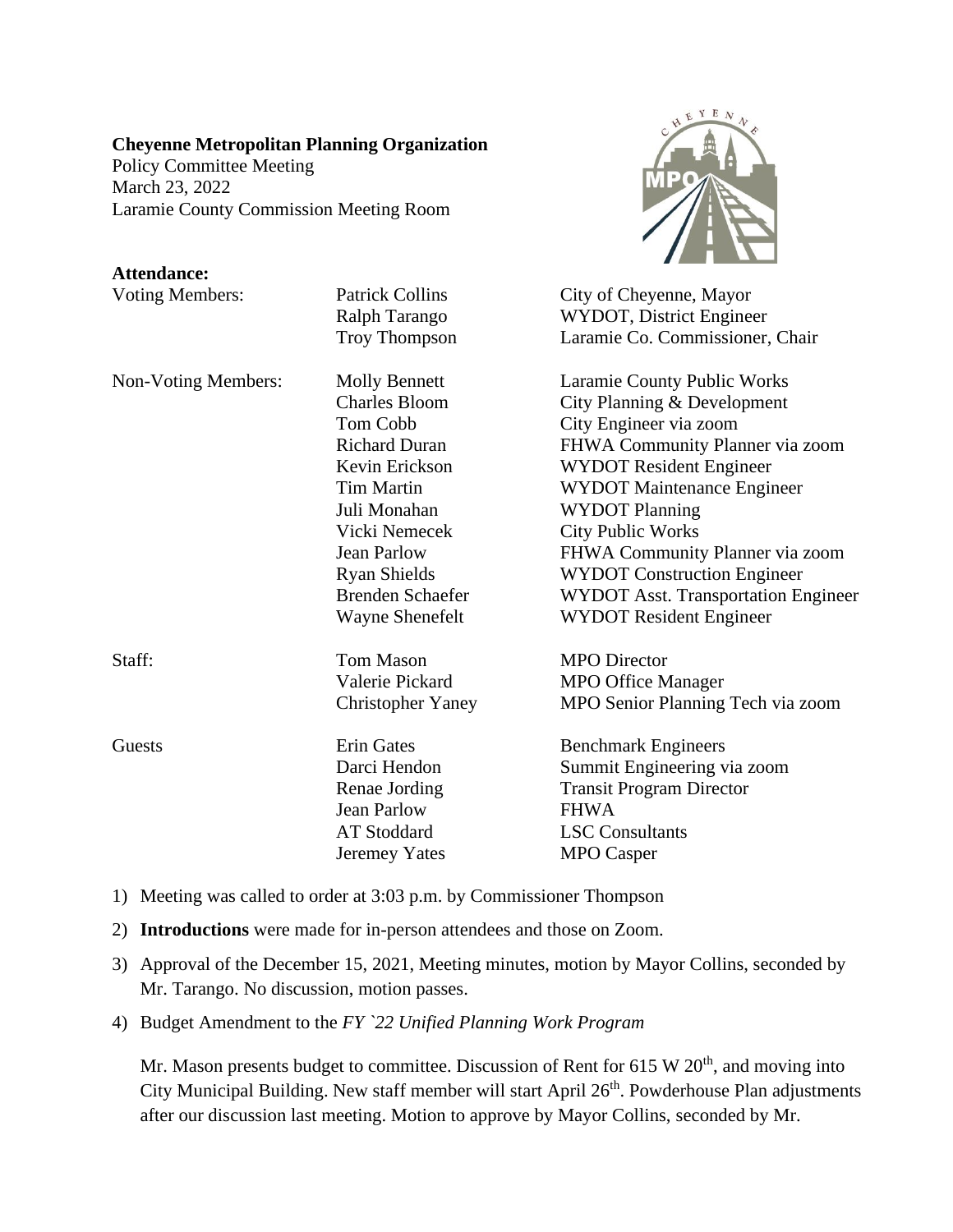Tarango. No discussion, motion passes.

# 5) Approval of Citizens' and Technical Committee Membership

Mr. Mason, there was one application for Citizen's Advisory Committee, CJ Brown. Also, the updated list was passed out for the Technical Committee. Motion by Mr. Tarango to approve Mr. Brown and members of the Technical Committee, seconded by Mayor Collins. Motion passes. Mr. Thompson: we are looking for someone from the Southwest Builders Association? Mr. Mason: yes, I sent them an email inviting them to the committee. No response yet.

## 6) Update on MPO Planning Projects

## *a) East Park Greenway and Drainage Plan*

Ms. Darci Hendon: 35% plans for Greenway from Whitney and Pershing south along East Park, crossing the UPRR and then with a proposed trail in the Laramie County Conservation District property. We plan on using an existing masonry structure for a pedestrian path but need to hydraulically isolate the railroad track from any stormwater event. We will use smaller pipes bored under the UPRR to handle the stormwater. We plan on installing a berm on the east side to redirect water, but where it needs to be placed is on private property. We are now in a holding patter due to the land situation.

## *b) Walterscheid Plan*

Ms. Erin Gates: 35% plans for Walterscheid Plans, includes updating the road from a collector to a minor arterial. Sidewalks on the west side are not in place, intersection improvements, upgrades to utilities and conveyance of stormwater are issues encountered. Current constraints include - right of way, I-80 structures, and utilities. A traffic safety and operations analysis were completed as well as a stormwater drainage analysis. We will move forward with a 3-lane minor arterial within the existing 80' right of way. Greenway will be placed on the east side of the road, with sidewalks on the west side.

## *c) Transit Development Plan*

AT Stoddard: Our plan is to put some service scenarios together so we can develop recommendations. Project goals are to engage the entire community including underrepresented populations, have a renewed vision, improve the speed of service, build on the existing micro-transit service, add long-term recommendations, grow ridership, and improve efficiency and cost effectiveness. Existing conditions: we are reviewing Public Outreach: Later service hours more direct, improved accessibility. We have a project website, 2 online surveys and a focus group with CTP operators. On-demand service pick up locations are mapped out. We have taken demographic information and identified areas of the community with the most need.

## *d) East Pershing Plan*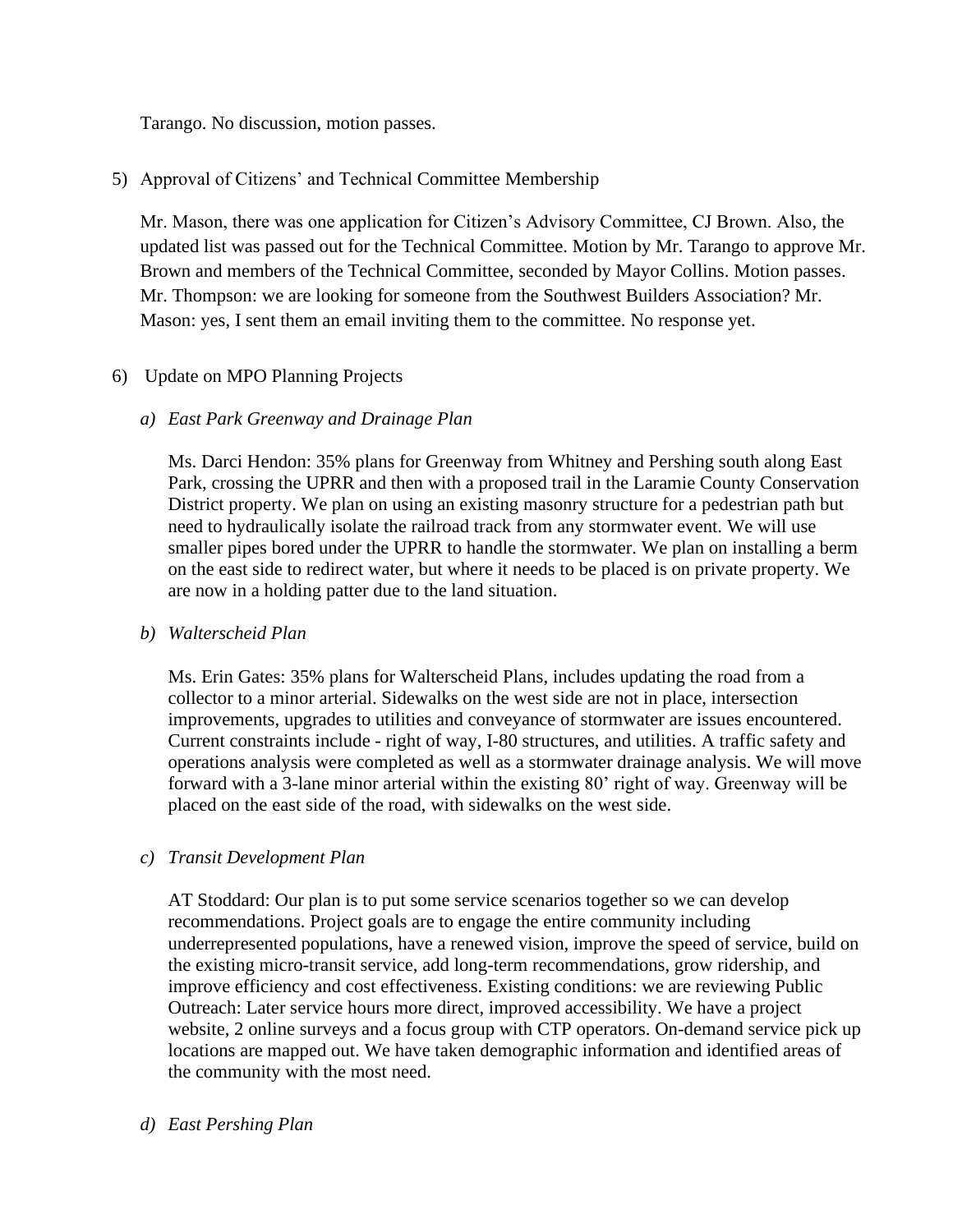Mr. Mason (on behalf of Skyler Helfrich): The corridor between US 30 and Christensen Rd. Existing Road section promotes speeding, 80% of people are speeding west of Taft on Pershing Blvd. This will continue to be a 3-lane section all the way to Christensen, add curb and gutter, bike lanes and detached sidewalks. Short-term treatments will be for pedestrian accommodations, safety and a four-way stop at Whitney and Pershing. Long-term treatments will be right-of-way acquisition, access management and geometry realignment with a roundabout at Whitney and Pershing. Drainage review included Dry Creek, private property issue, East Park and Christensen Rd. Our second public open house will be tomorrow night then further public comment opportunity on a social pinpoint website.

- *e) Transit Connection Feasibility Analysis: Northern Colorado – Southern Wyoming* This project has just started, earlier today we had our first meeting.
- *f) Powderhouse Plan*

The scope of work and RFP have been prepared, we are waiting on County Public Works and City Engineers for their response and then I can advertise.

7) *Connect 2045 - Master Transportation Plan Map* Amendment Approvals

After the Connect 2045 map was completed the next step is for the City to amend their official map. There were some corrections needed to be made on the Master Transportation Plan in Connect 2045, and we have taken these to both the City and County Planning Commissions, and after their amendments it has been taken and approved by the governing bodies. The final step is approval from the Policy Committee. Motion to approve by Mr. Tarango, seconded by Mayor Collins. Motion passes.

- 8) Update on current and upcoming local construction projects
	- a) City of Cheyenne Carryover projects: Carey Avenue Multi-use path,  $26<sup>th</sup>$  Street Interceptor Project, 24<sup>th</sup> Street mill & overlay, Meadow Drive mill & overlay and LCCC pedestrian underpass. For FY 2023 projects include - 5<sup>th</sup> Street and Crow Creek, Storey Blvd at College Dr signalization and Van Buren Ave Storm Interceptor. Pavement Maintenance on Nationway, Airport Parkway; City mill and overlay on Rio Verde St./ Green River St., Pierce St., and Sullivan St. Yellowstone at Central – slab, median and curb and gutter repair. We have miscellaneous concrete project and crack seals in the spring and fall. And finally, we will have a patch surface treatment. FY 2024 City TIP projects: Carlson & Powderhouse signalization, Windmill Rd at Pershing intersection and signalization, 18<sup>th</sup> Street Rehabilitation, East Dell Range Blvd and Yellowstone Rd and Dell Range intersection reconstruction and rehabilitation project, additional turn lanes to the east on Dell Range.
	- b) Laramie County Mrs. Bennett, our  $6<sup>th</sup>$  penny projects will be going out for RFP and also on our Master Transportation Plan. No major construction projects for this summer.
	- c) WYDOT Mr. Shields, Parsley Blvd is being taken down now and demolition will be completed next week. Project should be completed by the end of the year. Slab repair on Lincolnway between Capital and Pioneer. Warren Ave Project to begin mid-April. College Dr Intersections, concrete slab repair. Bridge rehab on 1-25, lane closures this summer. Drainage repair project on S. Greeley Hwy. FY 23 – I-80 marginal project through town, overlay project. Terry Ranch Rd project and the Whitney Dell Range project. FY 24 we will have our big US 30 (E Lincolnway) project.